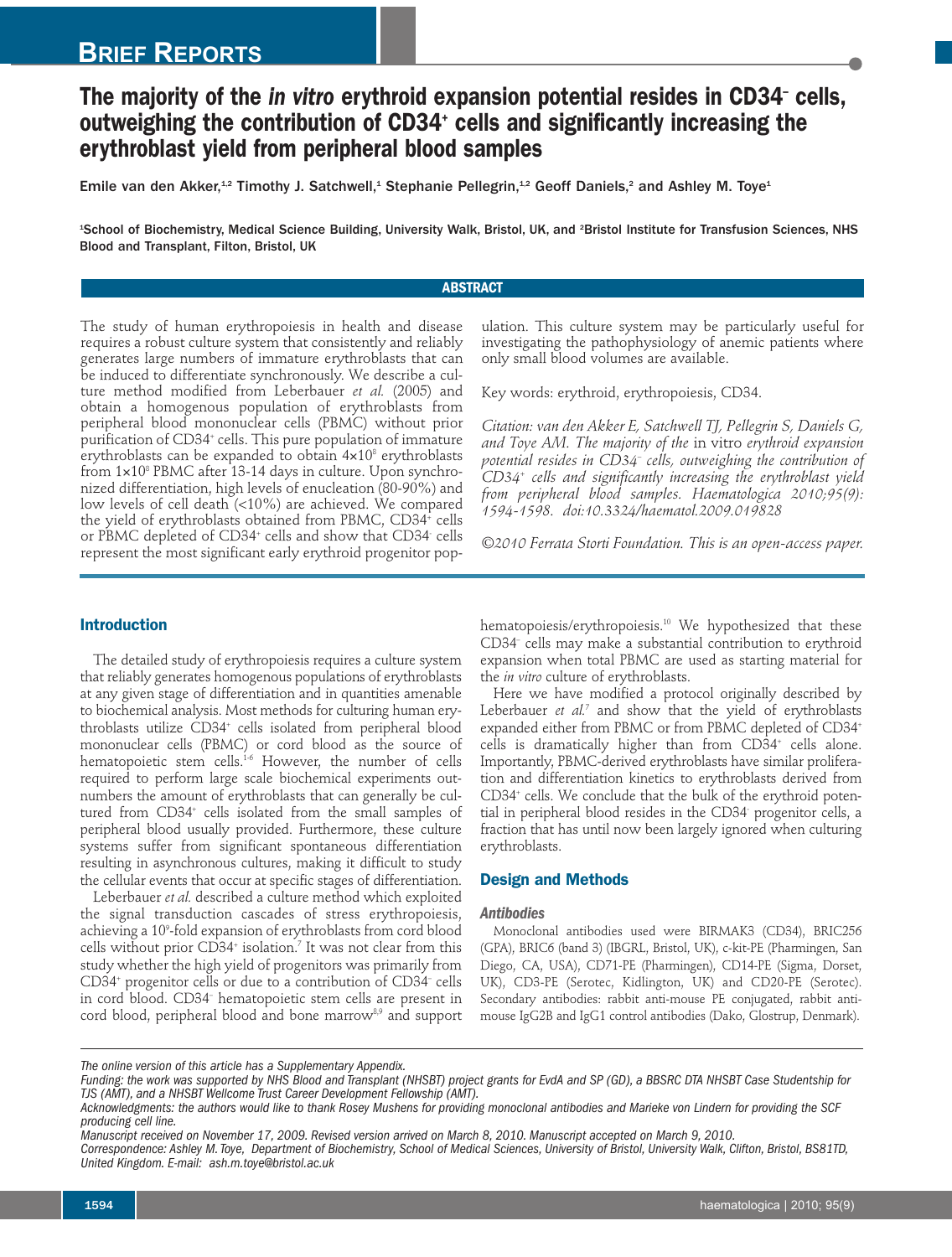## *Erythroblast expansion and differentiation (3 phase culture system)*

Blood was obtained from healthy donors and informed consent was given in accordance with the Declaration of Helsinki. PBMC were isolated by density purification using Percoll (GE Healthcare, Little Chalfont, UK) with density  $\rho$ 1.077. CD34<sup>+</sup> cells were purified using Magnetic Activated Cell Sorting (Miltenyi Biotec, Bergisch Gladbach, Germany) following the manufacturer's instructions.

Cells were cultured as described previously<sup>7</sup> but with modifications. PBMC and PBMC depleted of CD34<sup>+</sup> cells were seeded at  $1\times10^{7}$ cells/ml whereas CD34<sup>+</sup> cells were seeded at 1-2×10<sup>6</sup> cells/mL in expansion medium (ExpM, phase 1), consisting of Stemspan (Stem Cell Technologies, Grenoble, France) supplemented with SCF (cell supernatant equivalent to 100 ng/mL), Epo (2 U/mL, Bristol Royal Infirmary, Bristol, UK), dexamethasone (1 µM, Sigma), IGF-1 (40 ng/mL, R&D systems) and cholesterol-rich lipids (40 µg/mL, Sigma)



Figure 1. Expansion of erythroblasts from PBMC outperforms expansion from CD34<sup>+</sup> cells purified from PBMC. (A and B) Dot plots showing forward and side scatter plots before (A, total PBMC) and after (B) CD34+ isolation. Gate-1 shows area where CD34+ cells reside (see C). (C) CD34 positivity of cells in Gate-1 using an antibody against CD34 (BIRMAK3) compared to an IgG control: shows all cells in Gate-1 are CD34+ . (D and E) Dot plots show PBMC present in Gate-1 as FSC against CD34 positivity before (D) and after (E) CD34+ cell-depletion. No CD34+ cells remain after depletion (right plot, black circle). Circle indicates position of CD34+ cells. (A-E) Representative of four independent experiments. (F) Amount of CD34+ cells isolated from PBMC as percentage of cells found in Gate-1 (see B). White bars: PBMC; black bars: PBMC depleted of CD34<sup>+</sup> cells. Note absence of CD34<sup>+</sup> positive cells after the depletion of CD34<sup>+</sup> cells (black bars, CD34<sup>+</sup> staining). Standard deviations (SD) represent four independent experiments. (G) Outgrowth of erythroblasts from 1x10 $^{\rm s}$  PBMC (black squares), 1x10 $^{\rm s}$ PBMC depleted of CD34<sup>+</sup> cells (gray squares), 0.2x10<sup>6</sup> CD34<sup>+</sup> cells purified from 1x10<sup>8</sup> PBMC (white squares). Expansion monitored for 14 days and total cell numbers (in millions) plotted against time in days. SD calculated from four independent experiments. (H) Addition of IL-3 during 1<sup>st</sup> expansion phase increases outgrowth of erythroblasts from total PBMC: 1x10<sup>s</sup> PBMC expanded for 13 days in the presence (black squares) or absence (white squares) of IL-3 during 1st culture phase. (G and H) Vertical dotted lines represent media changes for different culture phases (see *Design and Methods*). Graph represents average of two experiments.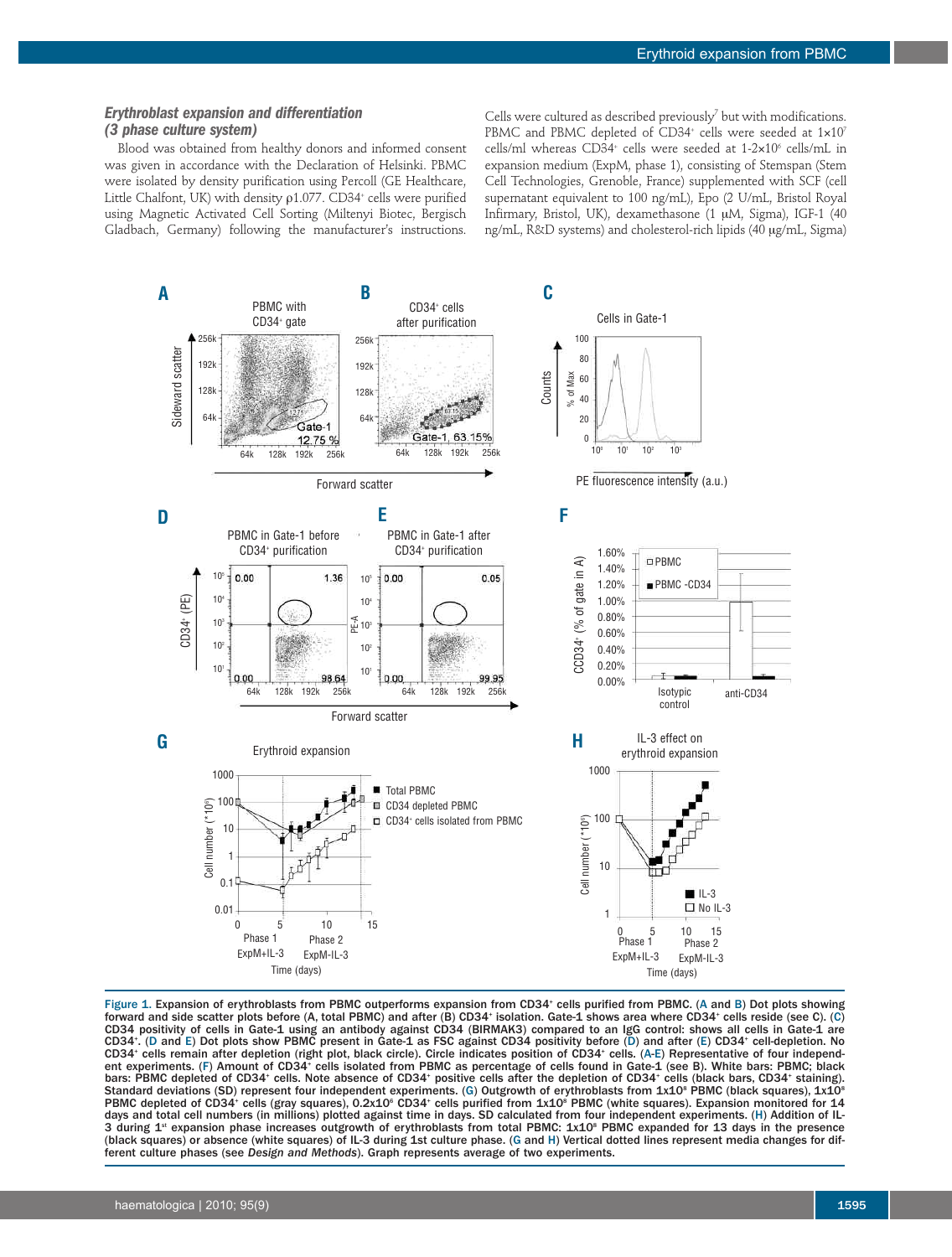

derived culture derived culture culture



Figure 2. Pure erythroblast population obtained after 12-day expansion. (A) Cell surface expression of lineage specific markers in PBMC culture as percentage of positive cells against time in days. At indicated times, cell surface expression of CD3 (lymphocytes, white diamonds), CD20 (B cells, white triangles), CD14 (monocytes, white squares), c-kit (erythroblasts, black triangles) and CD71 (erythroblasts, black squares) was assessed by flow cytometry. Numbers of dead cells (white circles) assessed with propidium iodide. Black arrow shows time point of 2<sup>nd</sup> Percoll density purification to remove lymphocytes. (B) Cell surface expression of lineage markers CD3 (lymphocytes), CD14 (monocytes), CD20 (B cells) and erythroid markers CD117 (c-kit), CD71 (transferrin receptor) and GPA (glycophorin A) as percentage of positive cells against time in days checked at day 12 during expansion of total PBMC (left panel), CD34+ depleted PBMC (middle panel) and CD34<sup>+</sup> cells (left panel) by flow cytometry. Presence of lymphocytes, monocytes and B cells was not assayed on CD34<sup>+</sup> cultures (these are lost during CD34<sup>+</sup> purification protocol). Experiments represent 2-4<br>independent measurements. (C) measurements. Benzidine/Giemsa stained cytospins of respective cultures in (B). Note absence of other hematopoietic lineages and presence of a pure blast population.



Figure 3. Differentiation of erythroblasts derived from total PBMC or CD34<sup>+</sup> cells is comparable. (A) Proliferation and cell cycle arrest during differentiation of erythroblasts from 1x10<sup>8</sup> total PBMC (black squares) or 0.2x10<sup>6</sup> CD34<sup>+</sup> cells purified from 1x10<sup>8</sup> total PBMC (white squares). Cell number in millions plotted against time (h). See *Design and Methods* for differentiation conditions. (B) Hemoglobinization and cell volume loss during differentiation of erythroblasts expanded from total PBMC (black squares; black circles) or CD34+ cells (white squares; white circles) during erythroblast differentiation (three independent measurements). (C) Comparison of enucleation rates after 168 h differentiation between erythroblasts cultured from total PBMC or CD34+ cells. Error bars indicate SD from at least three independent experiments, counting 125 cells at 168 h in differentiation per cytospin. (D) Cell morphology during erythroblast differentiation is similar between total PBMC and CD34+ derived erythroblasts. At indicated times, aliquots of cell culture were taken, cytospinned and stained with a benzidine/Giemsa stain (see *Design and Methods*). Scale bars = 9 µm. (E) Cell surface expression of specific erythroid markers over time. Cell surface expression of c-kit, CD71, GPA and band 3 checked on expanding erythroblasts (0 h, red), after 72 h of differentiation (green) and after 168 h of differentiation (blue) for CD34+ derived erythroblasts (top panels) and for erythroblasts derived from total PBMC (bottom panels). Figures representative of three independent experiments.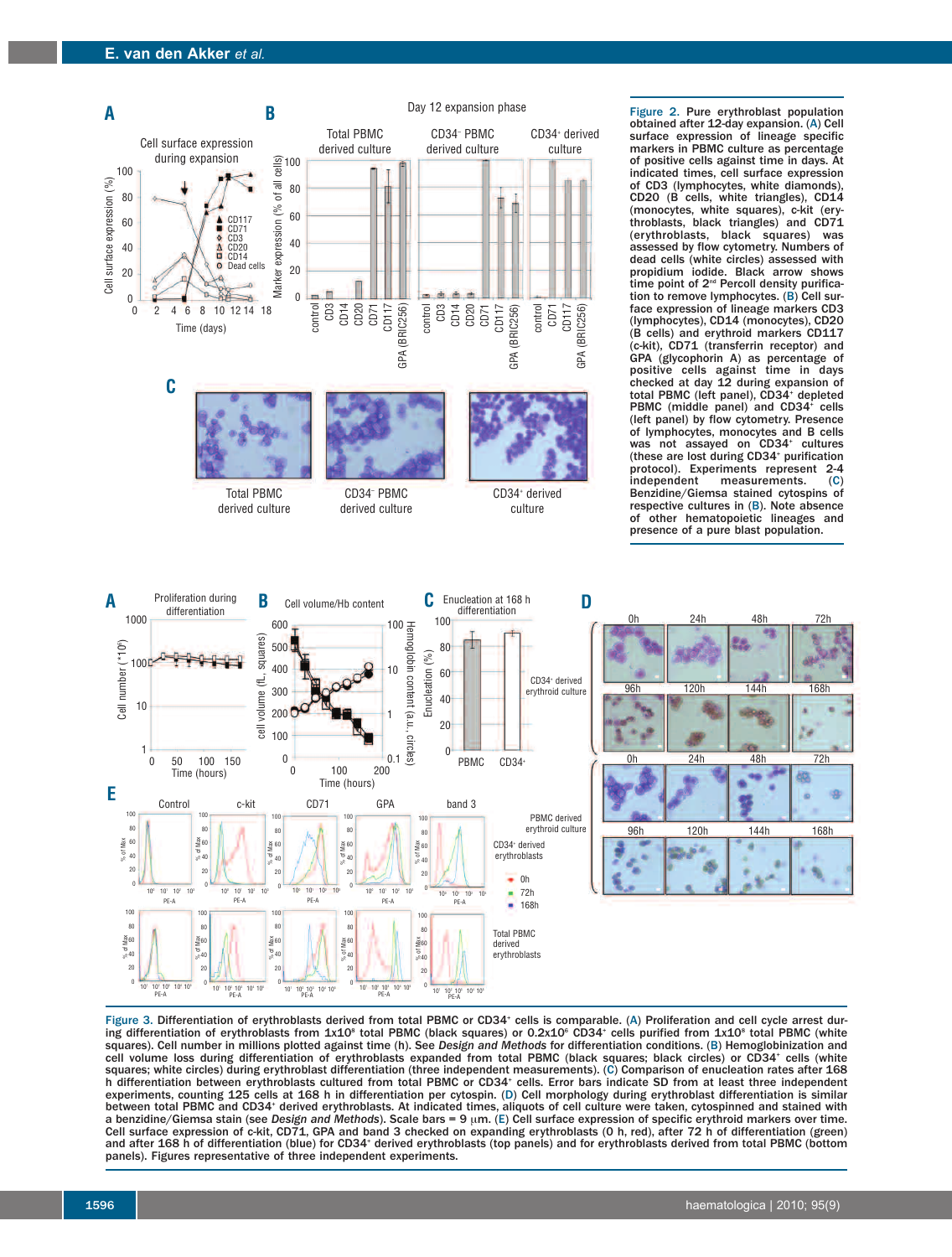and ng/mL IL-3 (R&D systems). After 4-5 days, erythroblasts were purified by density purification (Percoll, ρ1.075) to remove lymphocytes and cells were reseeded in expansion medium without IL-3 (phase 2) and kept between 1.5 and  $2{\times}10^{\circ}{\prime} \mathrm{mL}$  by daily counting and medium changes. Differentiation of erythroblasts: cells were washed three times with PBS and reseeded in Stemspan medium (phase 3) supplemented with Epo (10U/mL, Bristol Royal Infirmary), insulin (10 mg/mL, Sigma), human AB plasma (3%, Sigma), thyroid hormone (T3, 1 µM, Sigma), IGF-1 (40ng/mL, R&D systems) and holotransferrin (0.5mg/mL, Sigma). Cells were kept between 2-  $4\times10^6$  cells/ml by daily counting and medium changes.

#### *Cytospins and hemoglobin assays*

Hemoglobin was measured as described. <sup>11</sup> Hemoglobin concentration was normalized to cell volume. To analyze cell morphology,  $1 \times 10^5$  cells were centrifuged onto slides, and stained with histological dyes and neutral benzidine. <sup>12</sup> Images were taken with a chargecoupled device (CCD) camera and processed using Adobe Photoshop 6.0 (Adobe, San Jose, CA, USA).

#### *Flow cytometry*

Cells  $(3\times10^\circ)$  were washed in ice-cold PBS and in ice-cold PB (PBS, 4% BSA). Cells were reconstituted in PB supplemented with normal rabbit serum and stained for 1 h at 4°C with specific antibodies (see figure legends). Where appropriate, cells were washed once in ice cold PB and incubated with PE/FITC conjugated anti-mouse secondary antibodies. Fluorescent signals were measured using FACS CantoII-F60 machine (BD Biosciences, Oxford, UK). Data were analyzed using Flowjo 7.2.5 software (Flowjo, Ashland, OR, USA).

#### **Results and Discussion**

## *The yield of erythroblasts expanded from total PBMC or CD34– cells is significantly higher than from CD34+ cells alone*

To test the hypothesis that CD34– progenitor cells in PBMC can differentiate into the erythroid lineage and to compare the yield of erythroblast expansion,  $CD34^+$  cells, CD34– PBMC and total PBMC were isolated from a constant amount of peripheral blood. Figure 1 A-F summarize this purification and isolation. We compared the expansion of erythroblasts from 10<sup>8</sup> PBMC, 10<sup>8</sup> CD34<sup>-</sup> PBMC and  $2\times10^5$  $CD34<sup>+</sup>$  cells isolated from  $10<sup>8</sup>$  PBMC (Figure 1G and H). Figure 1A shows the forward and side scatter plot of the total PBMC population. The location (Gate-1) of purified CD34<sup>+</sup> cells as shown in Figure 1B and C shows that all cells within Gate-1 are CD34<sup>+</sup> after CD34<sup>+</sup> purification. Figure 1 D-F show that about 1% of the total PBMC found in Gate-1 are CD34+ cells and that this population is lost from PBMC after CD34+ purification, yielding PBMC devoid of CD34+ cells (CD34– population, Figure 1E).

After 13 days of culture, CD34– PBMC yielded 10-12 times more erythroblasts than CD34<sup>+</sup> cells purified from the same amount of peripheral blood. Furthermore, erythroblast expansion from total PBMC outperformed that from CD34+ cells by about 20 times (300 million *vs*. 15 million erythroblasts on day 13, Figure 1G), reflecting the combined contribution of both CD34– and CD34+ populations. The rate of proliferation between CD34<sup>+</sup> cells, CD34<sup>-</sup> PBMC, and total PBMC was similar suggesting that variations in cellular input account for the different yields. Thus CD34<sup>+</sup> cells represent a minority cell population amongst the cells in PBMC with the specific capability of differentiating into erythroblasts and

hence only using CD34<sup>+</sup> cells as starting material ignores a significant portion of erythroid potential within the PBMC. This improvement of erythroblast yield is of importance when using peripheral blood from limited sources.

The cell culture conditions used in phase 2 (Figure 1G and H) are as described by Leberbauer *et al.* <sup>7</sup> However, we found that inclusion of IL-3 during the first 4-5 days causes approximately 4 times more outgrowth of erythroblasts compared to Leberbauer *et al.* <sup>7</sup> This could be a result of increased proliferation and/or a better direction of hematopoietic stem cell differentiation into the myeloid branch of hematopoiesis (Figure 1H).

## *The dynamics of peripheral blood progenitor cell differentiation into a pure population of erythroblasts*

During the first days, the expanding and differentiating CD34– progenitors progress to become CD34+ cells (*Online Supplementary Figures S1 and S2*), and the percentage of this CD34+ population increases with time (*Online Supplementary Figure S1*). At day 3 of culture, the CD34+ cells are c-kit <sup>+</sup> and CD71low/medium but GPA– which may indicate a mixture of common myeloid and megakaryocyte/erythroid common progenitors (*Online Supplementary Figure S2*). Interestingly, the CD34– PBMCs were largely devoid of erythroid colony forming ability upon isolation from the peripheral blood. This has been described before in a subset of CD34– hematopoietic stem cells, the side population cells or SP cells. <sup>13</sup> However, a gradual increase of erythroid colony formation was observed using our *in vitro* culture conditions, coinciding with the appearance of CD34+ cells in the CD34– PBMC culture (*Online Supplementary Table S1*).

The differentiation of PBMC into an immature erythroblast population takes 5-6 days (Figure 2A) and requires a further density purification step at day 5 to remove lymphocytes and to purify the expanded immature erythroblasts (arrow, Figure 2A). The addition of glucocorticoids in the culture media keeps the erythroblasts immature, as assessed by the continued expression of c-kit, the blast-like morphology and the absence of more differentiated erythroid cells like normoblasts and reticulocytes [Figure 2C and Figure 3D (0 h); the effects of glucocorticoids are more elaborately discussed in Leberbauer *et al.*] <sup>7</sup> After the second Percoll step at day 5, the majority of the cells are CD34– /CD117+ /CD71+ and GPA– indicating that these cells are early erythroid progenitors (*Online Supplementary Figure S3*). These erythroblasts continue to expand for a minimum of 12 days (Figure 1G) with typically less than 10% cell death during the expansion phase (Figure 2A). After 12 days of expansion no significant contamination by other cell lineages such as lymphocytes (CD3), monocytes (CD14) or B cells (CD20) was observed (Figure 2B and C). The majority of cells at day 12 remain immature erythroblasts that are CD117+, CD71+, GPA+, CD34<sup>-</sup> and band 3<sup>-</sup>, with no differences observed between erythroblasts derived from CD34<sup>+</sup> cells, total PBMC or PBMC depleted of CD34<sup>+</sup> cells (Figure 2B and Figure 3E for band 3).

Thus peripheral blood contains a multitude of different progenitor cells that have the capacity to produce erythroblasts and only a portion of these are CD34+ , a heterogeneous pool of hematopoietic stem cells in itself. <sup>9</sup> Indeed, CD34– cells isolated from cord blood have long-term repopulation abilities in irradiated NOD/SCID mice, <sup>10</sup> demonstrating their hematopoietic potential. Furthermore, erythroid outgrowth from CD34– /Lin– cell populations obtained from PBMC has been demonstrated before<sup>14</sup> but has never been directly com